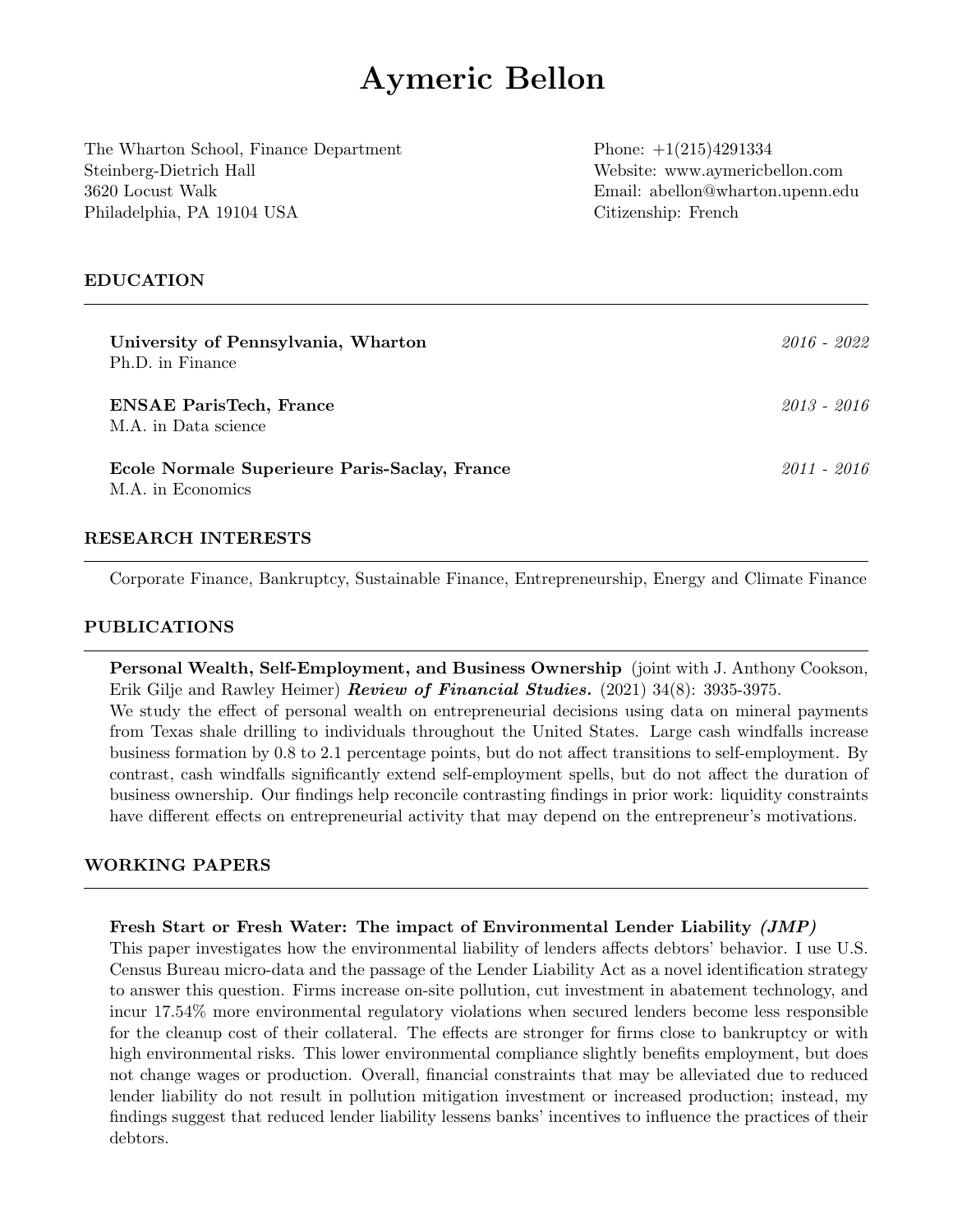# Does Private Equity Ownership Make Firms Cleaner? The Role Of Environmental Liability Risks

This paper studies how Private Equity (PE) firms affect firms' environmental outcomes in the oil and gas industry. On average PE ownership leads to a 70% reduction in the use of toxic chemicals and a 50% reduction in satellite-based measures of CO2 emissions. However, this average effect hides significant heterogeneities. PE-backed firms increase pollution in locations and periods where environmental liability risk is low, as shown by a novel natural experiment that reduced these risks for projects located on federal and Native American territories. Overall, high-powered incentives to maximize shareholder value may benefit environmental outcomes when the risk of environmental regulation is high.

Mediating Financial Intermediation (joint with Louis-Marie Harpedanne and Noemie Pinardon Touati)

This paper studies the resolution of disputes between firms and their lenders through external mediators, who suggest a non-legally binding solution to resolve a disagreement after communicating with all parties. We exploit an administrative database on firms' outcomes matched to the French credit registry and plausible exogenous variation in eligibility to public mediators across counties for identification. Participating in a mediation reduces firms' liquidation by 34.6 percentage points and leads to higher credit, employment and investment. All the effects are driven by firms that borrow from more than one bank, supporting the view that mediators solve coordination problems between lenders.

#### TEACHING

Venture Capital (Undergraduate/MBA), Prof. Sylvain Catherine, Wharton, Spring 2020 Energy Finance (Undergraduate/MBA), Prof. Erik P. Gilje, Wharton, Spring 2019 Advanced Corporate Finance (Undergraduate/MBA), Prof. Bulent Gultekin, Wharton, Fall 2018 Macroeconomic theory (M.A.), Prof. Jean-Olivier Hairault, Paris School of Economics, Spring 2015 Theoretical Econometrics (M.A.), Prof. Catherine Doz, Paris School of Economics, Fall 2014 Colleur (Oral examiner) in Mathematics, 2014

#### FELLOWSHIPS, HONORS AND AWARDS

Travel Grant Recipients, MFA, 2022 Finalist, BlackRock Applied Research Award, 2021 UNPRI Conference Best PhD Paper Award, 2021 Wharton-Jacobs Levy Grant, 2021 Sponsored Research, Wharton-ESG Analytics Lab, 2020 Wharton Social Impact Initiative Grant, 2019 Rodney White Grant, 2019 Mack Institute Award, 2017 and 2019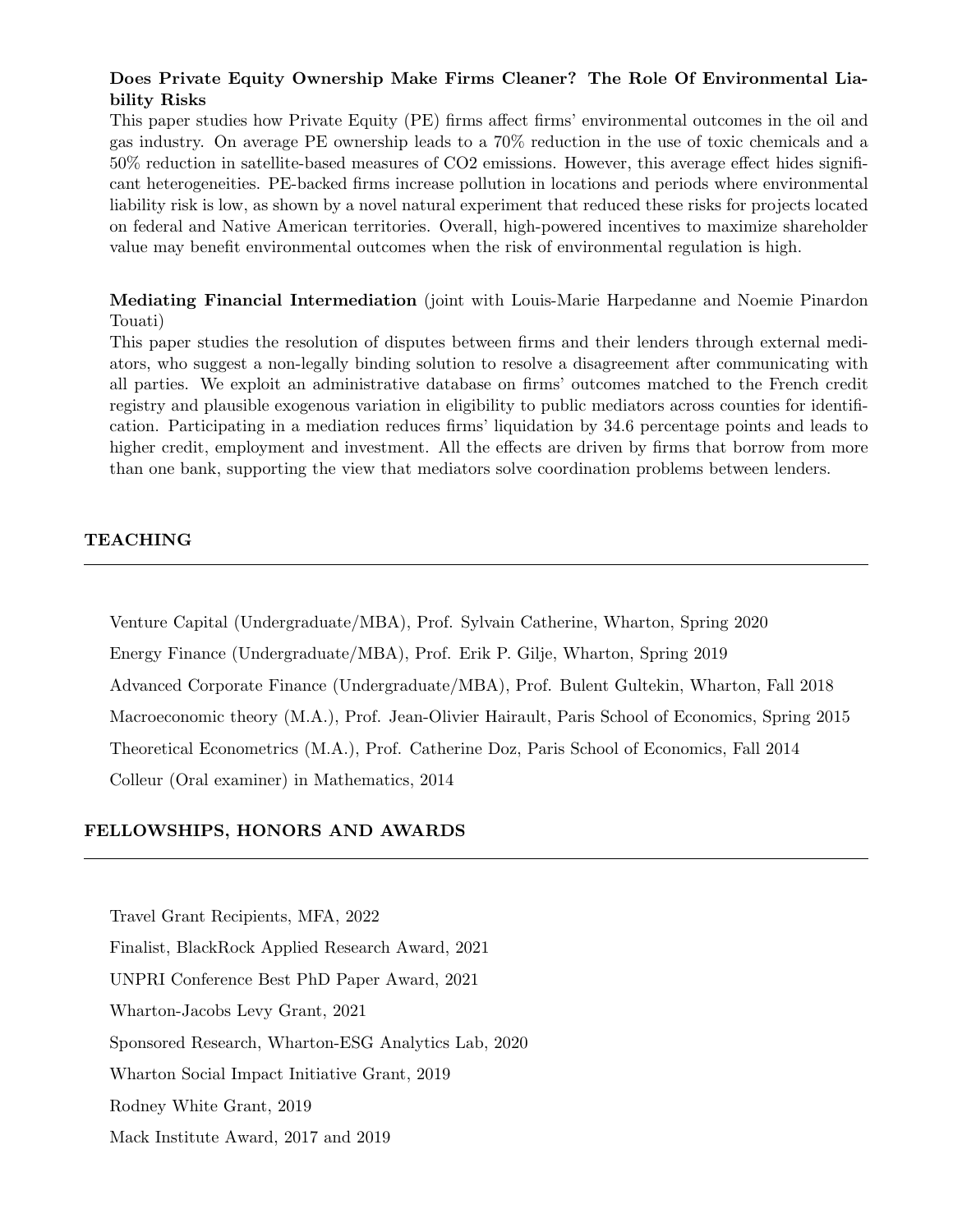Kleinman Center Award, 2018 and 2019

Dean fellowship for distinguished Merit, The Wharton School, University of Pennsylvania, 2016-2021

French four-year "Normalien" Fellowship, 2011

# PRESENTATIONS

# Fresh Start or Fresh Water: The impact of Environmental Lender Liability

Conferences: 2022 WFA, 2022 FIRS, 2022 SFS Cavalcade, 2022 Drexel Conference on Corporate Governance, Meeting of the Society for Environmental Law and Economics (NYU), MFA doctoral symposium, 2021 PRI Academic, 2nd PhD Student Symposium at the University of Texas at Austin University Workshop Presentations: Imperial College, UC Berkeley, Insead, University of Miami, Texas AM University, University of Rochester, Rice University, University of North Carolina at chapel hill, Georgetown, University of Virginia (Darden), University of Washington (Foster), Indiana University Kelley School of Business, Columbia, Tuck Business School, Boston College

# Does Private Equity Ownership Make Firms Cleaner? The Role Of Environmental Liability Risks

2022 University of Oklahoma Energy and Climate Finance Research Conference, 7th IWH-FIN-FIRE Workshop, NFA (PhD symposium), Owners as Strategists, Northeast Workshop on Energy Policy and Environmental Economics, China International Conference in Finance (CICF), AFA poster session, Corporate Governance Conference at Drexel University, WEFI - Student Workshop, La Trobe Financial Markets and Corporate Governance Conference, UNC-PERC, EMCON, PRI Academic, SHoF-ECGI Conference On Sustainable Finance and Corporate Governance, PhD Student Symposium - UT Austin, Wharton-INSEAD Doctoral Consortium, Wharton Risk Center Research Seminar, CAFM, GRASFI, Oxford PERC Spring Symposium (canceled),

Mediating Financial Intermediation (joint with Louis-Marie Harpedanne and Noemie Pinardon Touati)

2022 SFS Cavalcade, Paris December Finance Meeting\*, Paris School of Economics\*

# Personal Wealth, Self-Employment, and Business Ownership (joint with J. Anthony Cookson, Erik Gilje and Rawley Heimer) Review of Financial Studies. (2021) 34(8): 3935-3975.

FIRS Conference (canceled), Yale RFS Real and Private Value of Assets Conference\*, ITAM Finance Conference\*, Midwest Finance Association\* KWC Lund Conference on Entrepreneurship, HEC Entrepreneurship, Wharton Innovation Doctoral Symposium (WINDS), Winter NBER Entrepreneurship Working Group Workshop\*, Arizona State University\*, Copenhagen Business School\*, Federal Reserve Board\*, Iowa State University\*, London Business School\*, Hong Kong University of Science and Technology\*, University of Colorado Boulder\*, Rice University\*, Texas A&M\*, University of Amsterdam\*, University of Colorado - Boulder\*, University of Houston\*, University of Iowa\*, University of Southern California\*, Washington University at St. Louis\*, Yonsei University\*, 2019 Labor and Finance Conference (Early Ideas Presentation)\*

(\* presented by coauthors)